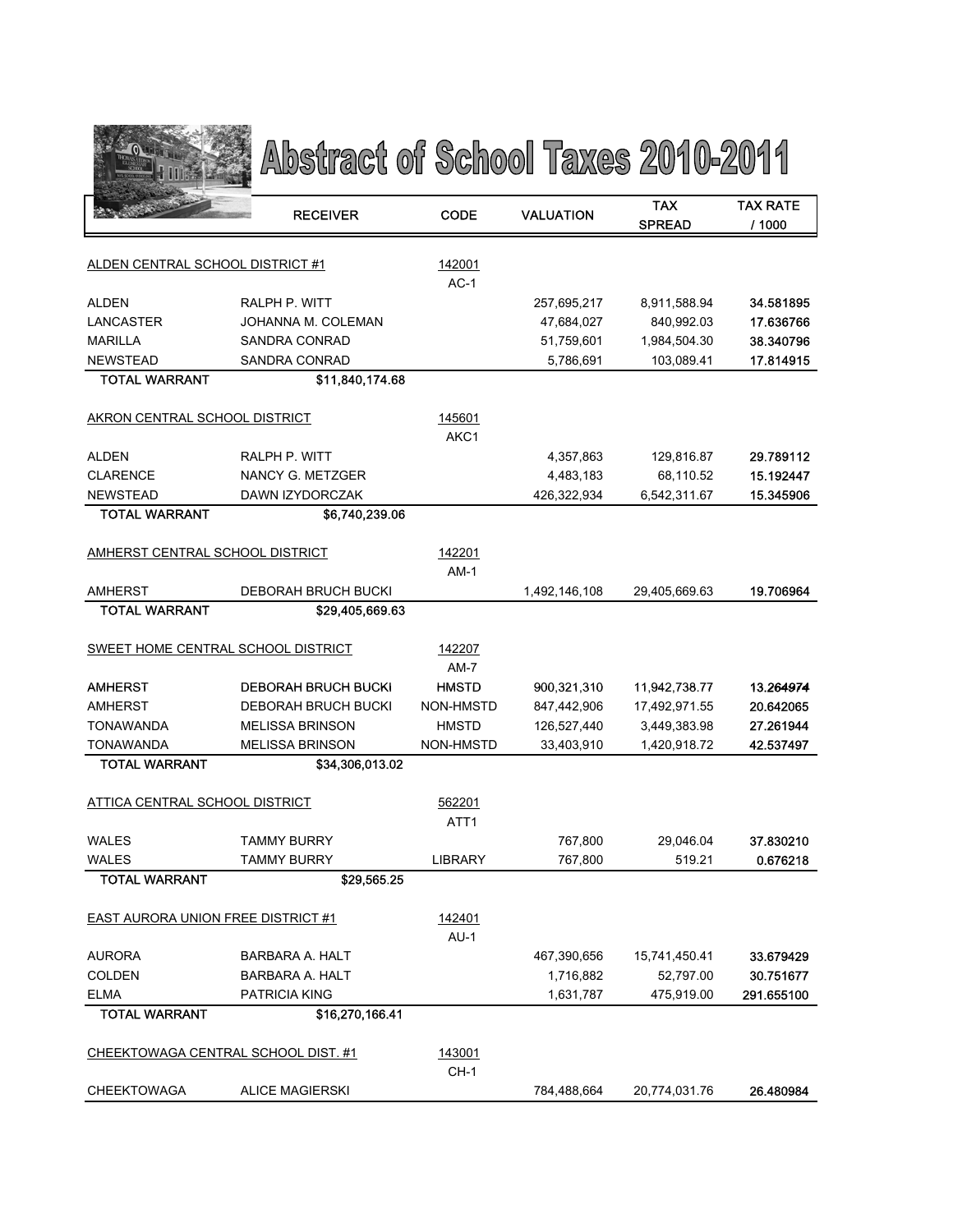FRONTIER CENTRAL SCHOOL DIST. #4 144804

| UNION FREE SCHOOL DIST. #2 (MARYVALE)      |                                        | 143002           |               |                  |                        |
|--------------------------------------------|----------------------------------------|------------------|---------------|------------------|------------------------|
|                                            | <b>ALICE MAGIERSKI</b>                 | $CH-2$           |               |                  |                        |
| <b>CHEEKTOWAGA</b><br><b>TOTAL WARRANT</b> | \$17,156,596.24                        |                  | 597,724,685   | 17,156,596.24    | 28.703175              |
|                                            |                                        |                  |               |                  |                        |
| UNION FREE SCHOOL DIST. #3 (CLEV-HILL)     |                                        | 143003           |               |                  |                        |
|                                            |                                        | $CH-3$           |               |                  |                        |
| <b>CHEEKTOWAGA</b>                         | <b>ALICE MAGIERSKI</b>                 |                  | 261,720,536   | 11, 158, 737. 97 | 42.636081              |
| <b>TOTAL WARRANT</b>                       | \$11,158,737.97                        |                  |               |                  |                        |
|                                            |                                        |                  |               |                  |                        |
| UNION FREE SCHOOL DIST. #9 (SLOAN)         |                                        | 143009           |               |                  |                        |
|                                            |                                        | CH-9             |               |                  |                        |
| <b>CHEEKTOWAGA</b>                         | <b>ALICE MAGIERSKI</b>                 |                  | 259,408,612   | 11,878,665.88    | 45.791332              |
| <b>WEST SENECA</b>                         | RUTH E. BREIDENSTEIN                   |                  | 15,492,037    | 977,033.12       | 63.066795              |
| <b>TOTAL WARRANT</b>                       | \$12,855,699.00                        |                  |               |                  |                        |
|                                            |                                        |                  |               |                  |                        |
| CLARENCE CENTRAL SCHOOL DISTRICT           |                                        | 143201           |               |                  |                        |
|                                            |                                        | CLC1             |               |                  |                        |
| AMHERST                                    | <b>DEBORAH BRUCH BUCKI</b>             |                  | 94,408,427    | 1,336,686.91     | 14.158555              |
| <b>CLARENCE</b>                            | NANCY G. METZGER<br>JOHANNA M. COLEMAN |                  | 2,424,888,394 | 34, 333, 167.88  | 14.158659<br>14.158937 |
| LANCASTER                                  |                                        |                  | 55,688,085    | 788,484.09       | 14.301571              |
| <b>NEWSTEAD</b><br><b>TOTAL WARRANT</b>    | DAWN IZYDORCZAK<br>\$37,814,128.31     |                  | 94,800,035    | 1,355,789.43     |                        |
|                                            |                                        |                  |               |                  |                        |
| SPRINGVILLE-GRIFFITH INSTITUTE             |                                        | 143801           |               |                  |                        |
|                                            |                                        | CNC <sub>1</sub> |               |                  |                        |
| <b>AURORA</b>                              | <b>BARBARA A. HALT</b>                 |                  | 675,456       | 26,013.02        | 38.511787              |
| <b>BOSTON</b>                              | <b>SUSAN BIALASIK</b>                  |                  | 46,060,375    | 745,024.26       | 16.174950              |
| <b>COLDEN</b>                              | <b>SUSAN BIALASIK</b>                  |                  | 75,486,700    | 2,654,334.00     | 35.162936              |
| COLLINS                                    | <b>SUSAN BIALASIK</b>                  |                  | 34,919,336    | 941,364.22       | 26.958251              |
| CONCORD                                    | <b>SUSAN BIALASIK</b>                  |                  | 233,281,835   | 8,028,344.90     | 34.414788              |
| <b>SARDINIA</b>                            | <b>SUSAN BIALASIK</b>                  |                  | 24,577,705    | 685,419.23       | 27.887845              |
| <b>TOTAL WARRANT</b>                       | \$13,080,499.63                        |                  |               |                  |                        |
|                                            |                                        |                  |               |                  |                        |
| DEPEW UNION FREE SCHOOL                    |                                        | 143007           |               |                  |                        |
|                                            |                                        | <b>DUFC</b>      |               |                  |                        |
| <b>CHEEKTOWAGA</b>                         | <b>ALICE MAGIERSKI</b>                 |                  | 326,353,973   | 10,658,745.89    | 32.660077              |
| LANCASTER                                  | JOHANNA M. COLEMAN                     |                  | 233,493,499   | 4,728,098.12     | 20.249378              |
| <b>TOTAL WARRANT</b>                       | \$15,386,844.01                        |                  |               |                  |                        |
| EDEN CENTRAL SCHOOL DISTRICT #1            |                                        |                  |               |                  |                        |
|                                            |                                        | 144001<br>$EC-1$ |               |                  |                        |
| <b>BOSTON</b>                              | MARY JO HULTQUIST                      |                  | 107,236,147   | 1,942,712.99     | 18.116214              |
| CONCORD                                    | MARY JO HULTQUIST                      |                  | 5,374,723     | 207,169.44       | 38.545138              |
| EDEN                                       | MARY JO HULTQUIST                      |                  | 328,655,656   | 9,159,994.33     | 27.871099              |
| EVANS                                      | DIANA A. CAFFERTY                      |                  | 46,446,702    | 841,438.39       | 18.116214              |
| <b>NORTH COLLINS</b>                       | MARY JO HULTQUIST                      |                  | 10,321,457    | 186,985.73       | 18.116215              |
| <b>TOTAL WARRANT</b>                       | \$12,338,300.88                        |                  |               |                  |                        |
|                                            |                                        |                  |               |                  |                        |

TOTAL WARRANT \$20,774,031.76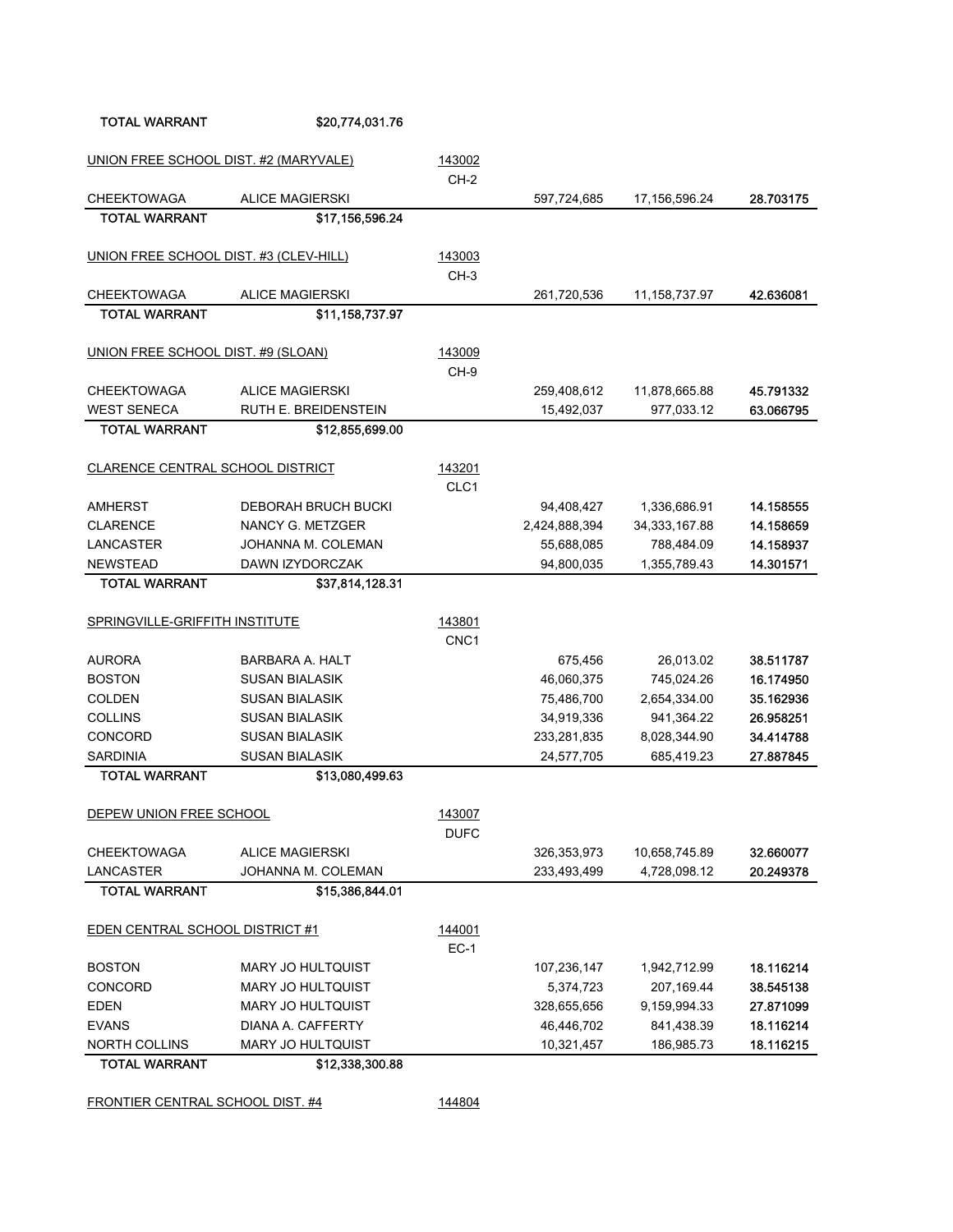| <b>EDEN</b>                              | <b>CATHY RYBCZYNSKI</b>  |                  | 895,892       | 19,582.77     | 21.858406  |
|------------------------------------------|--------------------------|------------------|---------------|---------------|------------|
| <b>HAMBURG</b>                           | <b>CATHY RYBCZYNSKI</b>  |                  | 1,366,596,556 | 31,830,417.13 | 23.291744  |
| <b>TOTAL WARRANT</b>                     | \$31,849,999.90          |                  |               |               |            |
| GRAND ISLAND CENTRAL SCHOOL DIST.        |                          | 144601           |               |               |            |
|                                          |                          | GRC <sub>1</sub> |               |               |            |
| <b>GRAND ISLAND</b>                      | <b>PATRICIA FRENTZEL</b> |                  | 706,077,037   | 27,657,519.08 | 39.170682  |
| <b>TOTAL WARRANT</b>                     | \$27,657,519.08          |                  |               |               |            |
| <b>GOWANDA CENTRAL SCHOOL DISTRICT</b>   |                          | 047201           |               |               |            |
|                                          |                          | GOC1             |               |               |            |
| <b>COLLINS</b>                           | <b>COMMUNITY BANK</b>    |                  | 93,050,209    | 1,874,922.44  | 20.149578  |
| <b>COLLINS</b>                           | COMMUNITY BANK           | <b>LIBRARY</b>   | 93,050,209    | 31,144.60     | 0.334711   |
| <b>NORTH COLLINS</b>                     | <b>COMMUNITY BANK</b>    |                  | 15,874        | 191.91        | 12.089747  |
| <b>NORTH COLLINS</b>                     | <b>COMMUNITY BANK</b>    | <b>LIBRARY</b>   | 15,874        | 3.19          | 0.200826   |
| <b>TOTAL WARRANT</b>                     | \$1,906,262.14           |                  |               |               |            |
|                                          |                          |                  |               |               |            |
| HAMBURG CENTRAL SCHOOL DISTRICT          |                          | 144801           |               |               |            |
|                                          |                          | $HC-1$           |               |               |            |
| <b>BOSTON</b>                            | <b>DAVID SHENK</b>       |                  | 281,592,055   | 4,990,158.98  | 17.721235  |
| <b>EDEN</b>                              | <b>DAVID SHENK</b>       |                  | 6,148,015     | 167,616.03    | 27.263438  |
| <b>HAMBURG</b>                           | <b>CATHY RYBCZYNSKI</b>  |                  | 706,827,979   | 20,534,204.52 | 29.051205  |
| <b>ORCHARD PARK</b>                      | <b>CAROL HUTTON</b>      |                  | 96,090,978    | 2,935,949.62  | 30.553853  |
| <b>TOTAL WARRANT</b>                     | \$28,627,929.15          |                  |               |               |            |
| HOLLAND CENTRAL SCHOOL DISTRICT          |                          | 145001           |               |               |            |
|                                          |                          | HDC1             |               |               |            |
| <b>AURORA</b>                            | BARBARA A. HALT          |                  | 5,462,220     | 168,618.09    | 30.869882  |
| <b>COLDEN</b>                            | <b>JUNE MCARTHUR</b>     |                  | 46,068,893    | 1,297,806.32  | 28.170990  |
| <b>CONCORD</b>                           | <b>JUNE MCARTHUR</b>     |                  | 311,622       | 8,591.64      | 27.570709  |
| <b>HOLLAND</b>                           | <b>JUNE MCARTHUR</b>     |                  | 215,752,046   | 2,912,296.20  | 13.498348  |
| <b>SARDINIA</b>                          | <b>JUNE MCARTHUR</b>     |                  | 28,917,178    | 646,094.80    | 22.342941  |
| <b>WALES</b>                             | <b>JUNE MCARTHUR</b>     |                  | 28,167,300    | 829,541.94    | 29.450531  |
| <b>TOTAL WARRANT</b>                     | \$5,862,948.99           |                  |               |               |            |
|                                          |                          |                  |               |               |            |
| IROQUOIS CENTRAL SCHOOL DISTRICT #1      |                          | 144201           |               |               |            |
|                                          |                          | IRC1             |               |               |            |
| <b>AURORA</b>                            | BARBARA A. HALT          |                  | 19,307,500    | 696,318.54    | 36.064666  |
| <b>ELMA</b>                              | PATRICIA KING            |                  | 50,419,997    | 15,747,449.21 | 312.325469 |
| LANCASTER                                | JOHANNA M. COLEMAN       |                  | 10,267,160    | 155,506.23    | 15.145983  |
| <b>MARILLA</b>                           | <b>DAWN PEARCE</b>       |                  | 126,530,453   | 4,166,345.54  | 32.927611  |
| <b>WALES</b>                             | <b>MELINDA EATON</b>     |                  | 79,358,153    | 2,731,772.60  | 34.423339  |
| <b>TOTAL WARRANT</b>                     | \$23,497,392.12          |                  |               |               |            |
|                                          |                          |                  |               |               |            |
|                                          |                          |                  |               |               |            |
| <b>LANCASTER CENTRAL SCHOOL DIST. #1</b> |                          | 145201<br>$LC-1$ |               |               |            |
| <b>CHEEKTOWAGA</b>                       | <b>ALICE MAGIERSKI</b>   |                  | 194,055,941   | 4,591,780.20  | 23.662147  |
| <b>ELMA</b>                              | PATRICIA KING            |                  | 692,365       | 214,874.88    | 310.349137 |
| LANCASTER                                | JOHANNA M. COLEMAN       |                  | 2,384,424,401 | 34,980,879.39 | 14.670576  |
| <b>TOTAL WARRANT</b>                     | \$39,787,534.47          |                  |               |               |            |

FR-4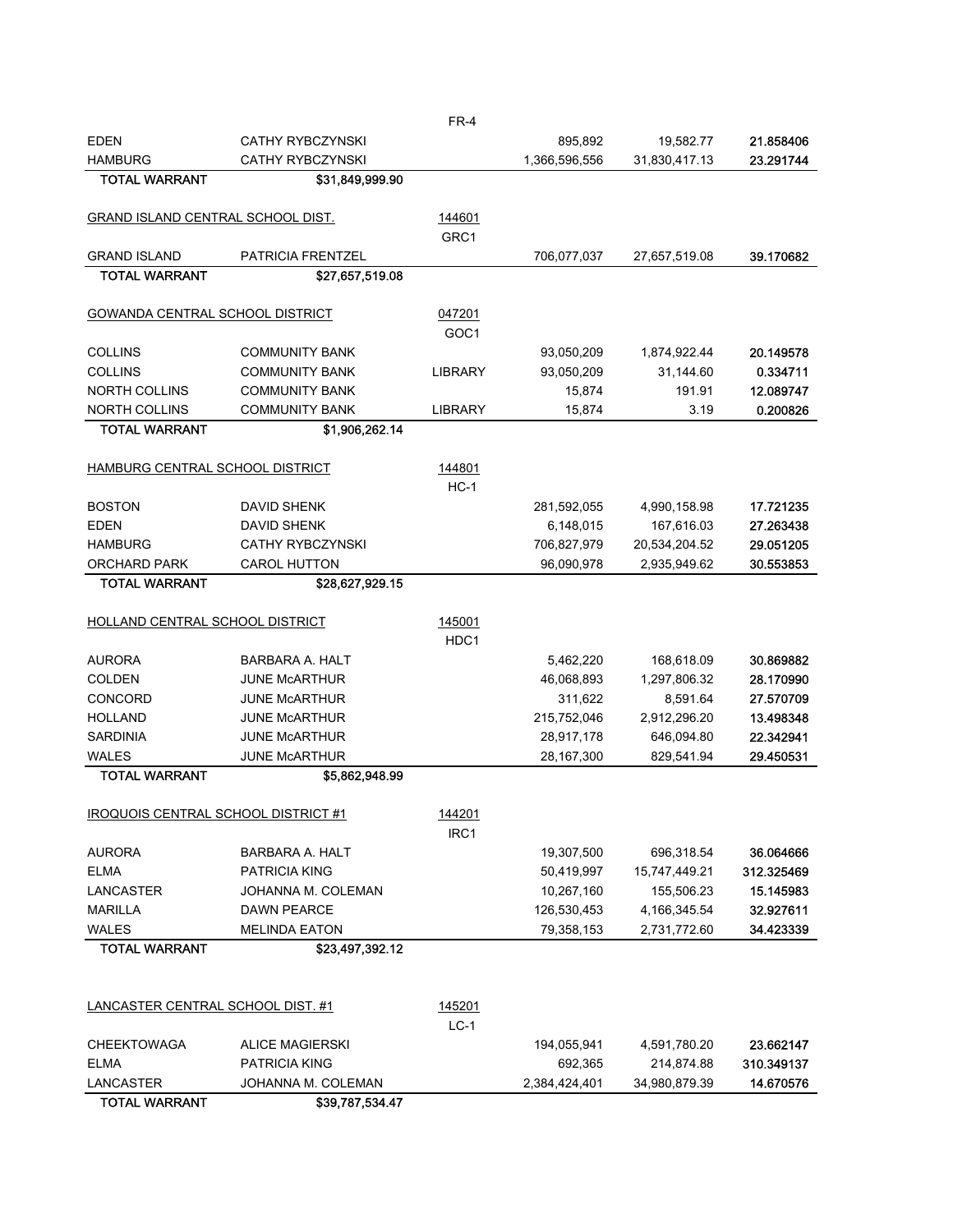|                                      | LAKE SHORE CENT. EVANS-BRANT SCHOOLS  | 144401<br>LSC <sub>1</sub> |               |               |            |
|--------------------------------------|---------------------------------------|----------------------------|---------------|---------------|------------|
| <b>BRANT</b>                         | <b>JONICA B. DIMARTINO</b>            |                            | 95,840,542    | 1,536,414.75  | 16.030948  |
| <b>EDEN</b>                          | JONICA B. DIMARTINO                   |                            | 2,567,125     | 63,313.00     | 24.662997  |
| <b>EVANS</b>                         | JONICA B. DIMARTINO                   |                            | 848,691,864   | 13,605,335.14 | 16.030948  |
| <b>TOTAL WARRANT</b>                 | \$15,205,062.89                       |                            |               |               |            |
|                                      | NORTH COLLINS CENTRAL SCHOOL DIST. #1 | 145801                     |               |               |            |
|                                      |                                       | NCC1                       |               |               |            |
| <b>BRANT</b>                         | <b>LOCK BOX</b>                       |                            | 27,313,929    | 530,663.51    | 19.428311  |
| <b>COLLINS</b>                       | LOCK BOX                              |                            | 6,410,245     | 207,567.06    | 32.380519  |
| CONCORD                              | LOCK BOX                              |                            | 13,972,066    | 577,560.94    | 41.336832  |
| <b>EDEN</b>                          | LOCK BOX                              |                            | 610,145       | 18,237.06     | 29.889715  |
| <b>EVANS</b>                         | JONICA B. DIMARTINO                   |                            | 6,037,760     | 117,303.48    | 19.428311  |
| <b>NORTH COLLINS</b>                 | LOCK BOX                              |                            | 159, 127, 109 | 3,091,570.96  | 19.428311  |
| <b>TOTAL WARRANT</b>                 | \$4,542,903.01                        |                            |               |               |            |
| ORCHARD PARK CENTRAL SCHOOL #1       |                                       | 146001                     |               |               |            |
|                                      |                                       | OPC <sub>1</sub>           |               |               |            |
| <b>AURORA</b>                        | <b>BARBARA A. HALT</b>                |                            | 26,327,528    | 1,049,692.34  | 39.870524  |
| <b>BOSTON</b>                        | <b>DAVID SHENK</b>                    |                            | 105,880,096   | 1,773,027.85  | 16.745620  |
| <b>ELMA</b>                          | <b>PATRICIA KING</b>                  |                            | 1,237,170     | 427,158.33    | 345.270518 |
| <b>HAMBURG</b>                       | <b>CAHTY RYBCZYNSKI</b>               |                            | 93,958,062    | 2,579,321.31  | 27.451836  |
| <b>ORCHARD PARK</b>                  | <b>CAROL HUTTON</b>                   |                            | 1,360,312,441 | 39,274,612.96 | 28.871759  |
| <b>WEST SENECA</b>                   | RUTH E. BREIDENSTEIN                  |                            | 92,156,357    | 3,429,367.42  | 37.212489  |
| <b>TOTAL WARRANT</b>                 | \$48,533,180.21                       |                            |               |               |            |
| PIONEER CENTRAL SCHOOL DISTRICT #1   |                                       | 048401<br>$PC-1$           |               |               |            |
| <b>HOLLAND</b>                       | <b>LOCKBOX</b>                        |                            | 613,486       | 6,968.29      | 11.358517  |
| <b>HOLLAND</b>                       | <b>LOCKBOX</b>                        | <b>LIBRARY</b>             | 613,486       | 114.68        | 0.186941   |
| <b>SARDINIA</b>                      | <b>LOCKBOX</b>                        |                            | 72,237,103    | 1,358,107.67  | 18.800694  |
| <b>SARDINIA</b>                      | <b>LOCKBOX</b>                        | <b>LIBRARY</b>             | 72,237,103    | 22,130.39     | 0.306358   |
| <b>TOTAL WARRANT</b>                 | \$1,387,321.03                        |                            |               |               |            |
|                                      |                                       |                            |               |               |            |
| SILVER CREEK CENTRAL SCHOOL DIST. #1 |                                       | 064601                     |               |               |            |
|                                      |                                       | SCC1                       |               |               |            |
| <b>BRANT</b>                         |                                       |                            | 205,550       | 3,508.94      | 17.070971  |
| <b>BRANT</b>                         |                                       | <b>LIBRARY</b>             | 205,550       | 65.46         | 0.318517   |
| <b>TOTAL WARRANT</b>                 | 3,574.40                              |                            |               |               |            |
| KENMORE-TONAWANDA UNION FREE         |                                       | 146401                     |               |               |            |
|                                      |                                       | UNF1                       |               |               |            |
| TONAWANDA                            | <b>MELISSA BRINSON</b>                |                            | 1,880,626,844 | 72,534,092.33 | 38.569104  |
| <b>TOTAL WARRANT</b>                 | \$72,534,092.33                       |                            |               |               |            |
| WILLIAMSVILLE CENTRAL SCHOOL DIST.   |                                       | 142203<br>WMC3             |               |               |            |
| <b>AMHERST</b>                       | DEBORAH BRUCH BUCKI                   |                            | 5,096,193,213 | 89,383,722.78 | 17.539312  |
| <b>CHEEKTOWAGA</b>                   | <b>ALICE MAGIERSKI</b>                |                            | 3,403,123     | 96,269.00     | 28.288428  |
| <b>CLARENCE</b>                      | NANCY G. METZGER                      |                            | 644,385,779   | 11,301,833.20 | 17.538924  |
|                                      |                                       |                            |               |               |            |